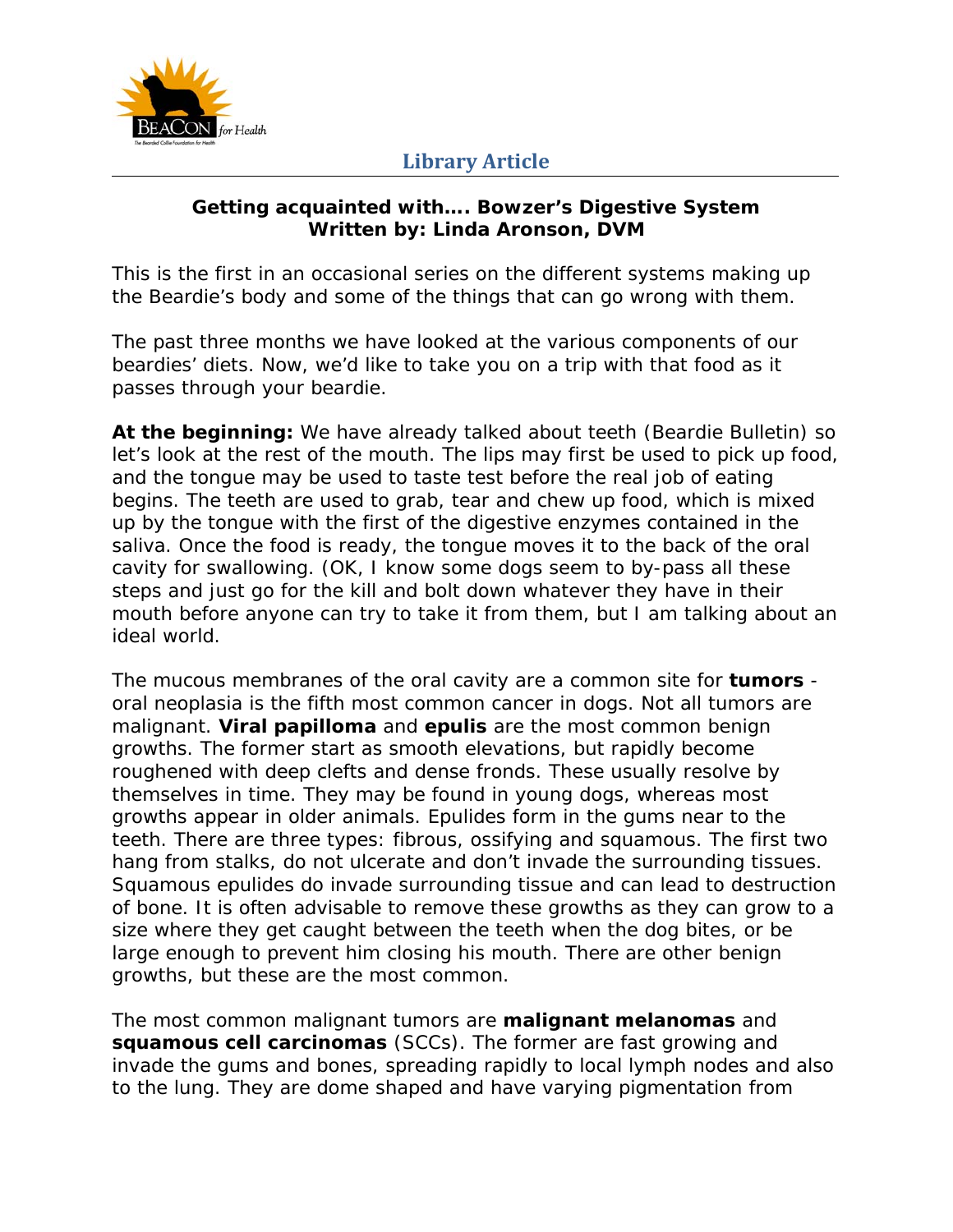

black to none. While 25% are benign, all should be considered malignant until they have been evaluated. While SCCs may project out from the gums, they are usually ulcerated and erosive. They are often located inside the canine teeth. While most invade the bone and cause local damage, they rarely spread to the lung, but may invade local lymph nodes. **Fibrosarcomas** can be found in similar locations to SCCs, although more often on the outer surface of the upper teeth from the canine back. While locally invasive they rarely spread elsewhere in the body. They are also found in young dogs, and generally recur after removal. There are other malignant oral tumors.

**Cleft lips** and **palates** are congenital malformations seen in newborn puppies, but in general these animals are euthanatized if they survive birth as the prognosis is poor. They can be surgically repaired at 6 to 8 weeks of age, but as the pups cannot nurse, risk aspiration pneumonia (caused by food going into the lungs) and have poor weight gain and stunted growth it is rarely attempted. Frequently, these puppies are also afflicted with other problems too. **Traumatic injury** of the palate, lips and cheeks is common. Puppies chewing on electrical cords or taste testing substances that are too hot or are chemically corrosive can receive serious burns. These should be assessed by a veterinarian as soon as possible. Sticks and other objects can cause serious injury too. **Oronasal fistulas** (passages between the mouth and nose) arise most often from abscesses of the tooth root or lost/extracted teeth. This can lead to infection and inflammation of the nasal cavity and/or sinuses.

**Lip-fold dermatitis** is not uncommon in beardies. Saliva runs out onto the skin of the lip and in the moist pockets bacteria grow in a mixture of food and hair; this results in redness, exudate and a bad smell often mistaken for bad breath. While surgical correction may be needed in some breeds, in Beardies, careful cleaning of the lips is usually sufficient.

**Oral ulceration** or **stomatitis** can have many causes. Of particular concern in Beardies are the autoimmune diseases pemphigus foliaceus and systemic lupus erythematosus. Other causes of ulceration can be equally serious and should always be followed up, usually with punch biopsy of the lesion.

The **tongue** can also be afflicted with congenital problems. **Bird tongue** an incomplete or abnormally developed tongue – is usually fatal as the pups cannot nurse. Those that do survive have life-long problems eating and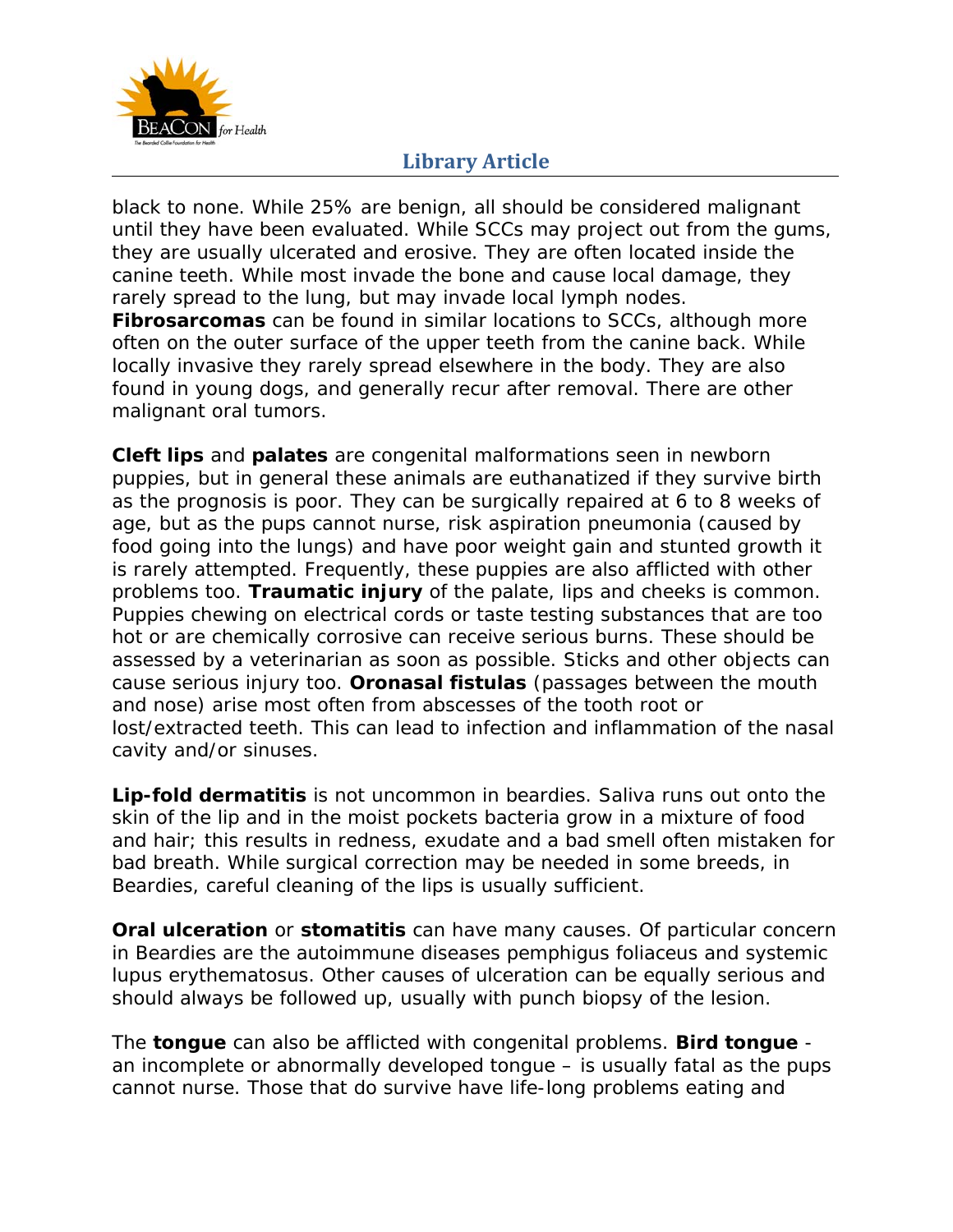

drinking. Inappropriate attachments of the **frenulum** (the mucous membrane attaching the under side of the tongue to the floor of the mouth) can be corrected by cutting the frenulum. If the tongue falls to one side, cutting the surface muscle on the other side next to the frenulum is corrective. The tongue also suffers similar **traumas** to the rest of the mouth, but is also afflicted with string and compression injuries. Dogs can manage to eat and drink quite well even if they lose the last third of their tongues. Inability to retract the tongue into the mouth, shrinking of the tongue or uncoordinated licking or lapping indicates problems with the XII th cranial nerve (hypoglossal) or in the medulla of the brain. Usually other signs of damage will be apparent.

There are four pairs of **salivary glands** – parotid, mandibular, sublingual and zygomatic. Saliva (like the secretions of the stomach, duodenum and pancreas) consists of water, electrolytes, digestive enzymes, proteins and other substances. The primary enzyme in saliva is amylase (also known as ptyalin) which splits carbohydrates into simpler molecules (disaccharides). However, food passes quickly from the mouth to the stomach, where the environment is too acidic for optimal function of the enzyme. The role of saliva therefore, is mostly to lubricate the food and help it on its way. The sight and smell or any other sensory clues stimulate the release of saliva and the other enzymatic digestive juices. Mechanical and chemical stimulation by the food itself increases production.

**Ptyalism** is the excessive secretion of saliva. In almost all cases this is a secondary condition, poisons (organophosphates, heavy metals), viruses (distemper, rabies), intraoral disease (ulcers, foreign bodies congenital malformation), neuromuscular diseases affecting swallowing, and portosystemic shunt (a congenital disease in which blood from the digestive tract by-passes the liver allowing toxins into the blood stream) can all cause ptyalism. The primary disease will be recognized in puppies at weaning, and is controllable. The opposite problem – xerostomia or **dry mouth** – is poorly understood, but usually responds to steroid treatment.

The most common disease of the salivary glands is a **mucocele**, where saliva accumulates in the tissues under the skin and sets off inflammatory reactions. These may be the result of trauma, although in most cases the glands will repair themselves. These swell and are initially painful. Dogs may be reluctant to eat. They should be differentiated from tumors, and usually removal of the affected salivary glands is the treatment of choice.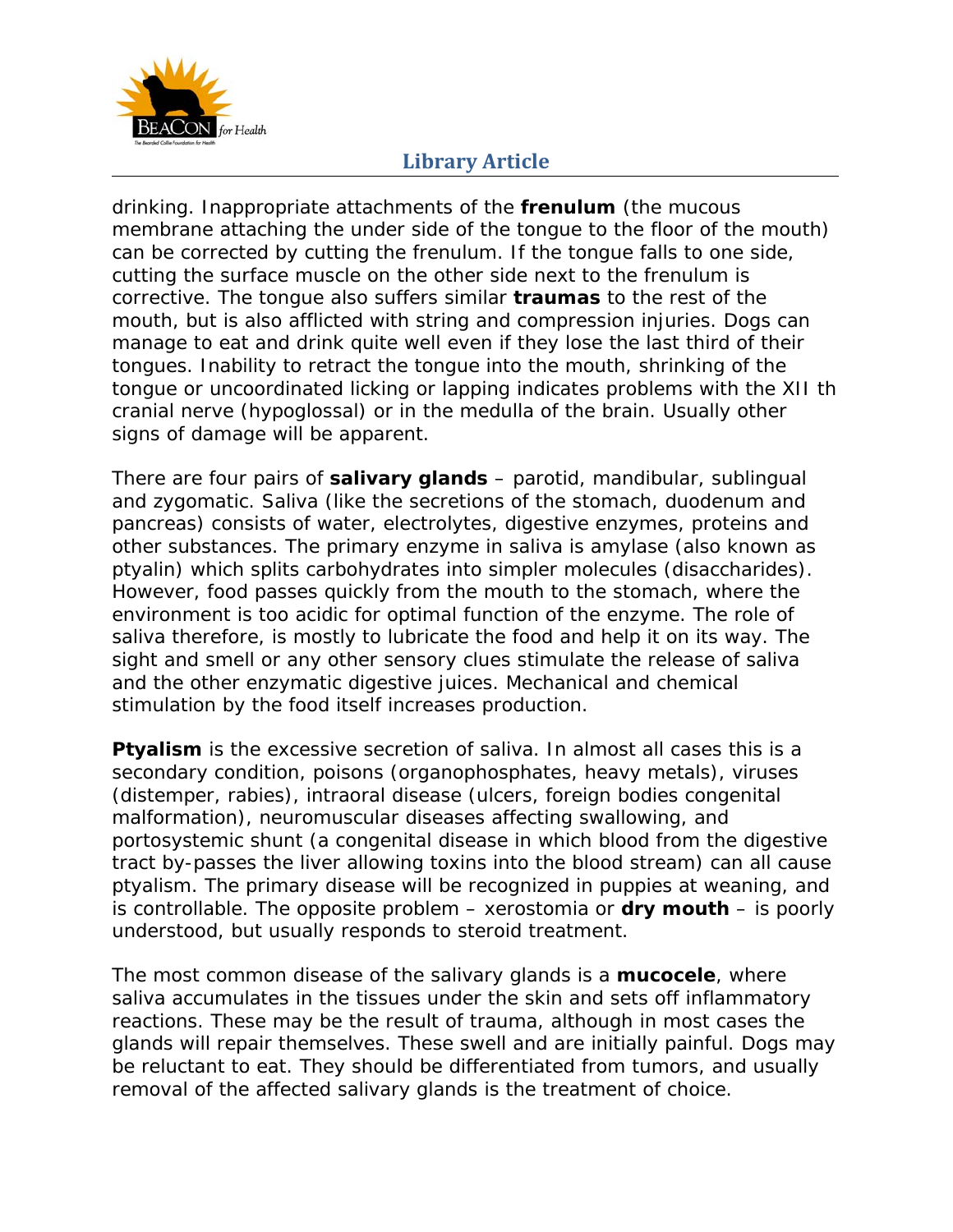

Are you ready? Our food has been rolled up (hopefully) into a ball or bolus and now it's time to **Swallow**! This is also known as deglutition if you want to be fancy. First though, we need a little anatomy. The pharynx is a musculomembranous tube that opens from the back of the oral cavity. It also has openings from the nasal cavity, the auditory (or Eustachian) tube connecting to the middle ear, the larynx and the esophagus. Tonsils - of which the long, cylindrical palatine tonsil is the most easily identified – are lymphatic tissues that surround the pharynx and help protect against microorganisms and toxic substances. **Tonsillitis** in dogs usually accompanies **acute pharyngitis** which is usually the result of viral infection. The dog has a fever and is very painful, frequently salivates and holds the neck extended. Often the dog stops eating and drinking and must be hydrated until the pain subsides after 3 to 5 days. **Chronic pharyngitis** results in retching (independent of eating) and periods of pica (eating non food objects). The cause is unclear, but the pharyngeal tissue is red and thickened. The condition may be resolved by reducing the inflammation and feeding small amounts of soft non irritating foods.

The entrance to the larynx is guarded by the shield shaped epiglottis. At rest it stands up and allows air to flow freely from the nose or mouth into the larynx. During swallowing though it folds back to prevent food and drink entering the larynx. The esophagus is a hollow muscular tube running from the pharynx to the stomach. At rest it is collapsed, but it is capable of dramatic distension. Muscles at the top of the esophagus (upper esophageal sphincter - UES) keep the esophagus closed except during swallowing to prevent regurgitation of food from the esophagus and stomach. The sphincter is controlled by nerves carried in the IX and X cranial nerves. In dogs all the muscles of the esophagus are striated and can be consciously controled, this is not the case in most other species. Muscles at the bottom of the esophagus form the lower esophageal sphincter (LES) to prevent stomach contents backing up into the esophagus.

Swallowing is a complex process and it is coordinated by the deglutition center in the medulla – a part of the brain stem. The base of the tongue acts like a plunger to push food balls into the pharynx. The soft palate rises and the epiglottis covers the larynx. Breathing is reflexively stopped. Muscular contraction in the pharynx pushes the food ball into the esophagus as neural input causes the UES to relax. Rhythmic (peristaltic) waves of contraction in the esophageal muscles propel the food through the esophagus. As the bolus approaches the lower end of the esophagus the LES relaxes and food enters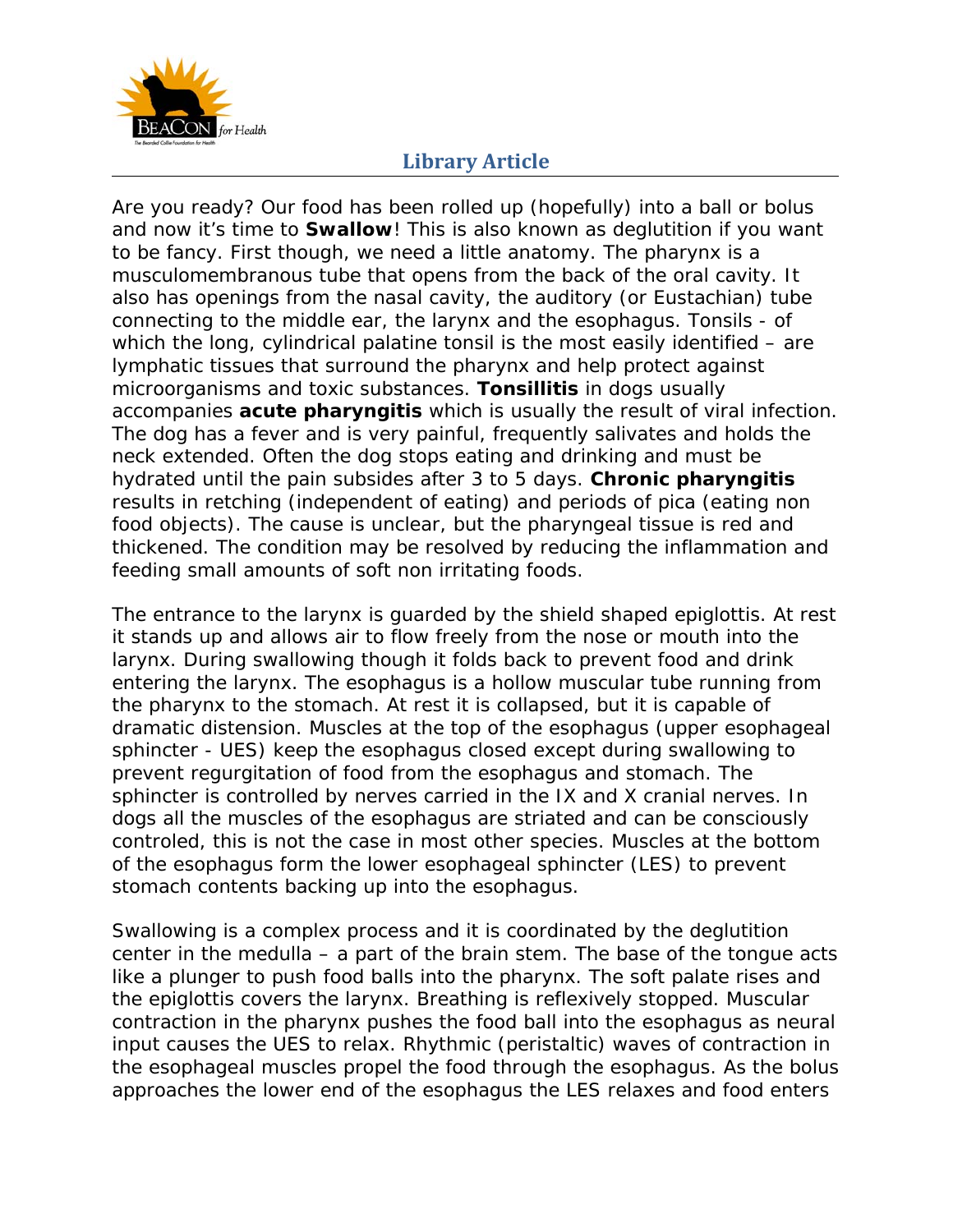

the stomach. The LES then clamps shut again. Despite popular belief, gravity plays no role in swallowing in healthy animals. Once it has begun, swallowing becomes involuntary, and the process continues whether or not food or drink enters the esophagus. However, the size and nature of the bolus does determine the strength and speed of contractions. In dogs esophageal peristalsis is very fast – 75 to 100 cms/sec.

Several problems can affect the esophagus. **Megaesophagus** is a general term for enlargement of the esophagus. Some puppies are born with megaesophagus, and it appears to be a genetic trait. In some this will resolve spontaneously, but if it has not improved by 6 months of age, the prognosis is very poor. Fortunately, it does not seem to be a problem in Beardies. Acquired megaesophagus is characterized by a large, dilated, flabby esophagus caused by a loss of peristaltic contractions. It occurs spontaneously in dogs usually between the ages of 7 and 15 years. The UES and LES function normally, and while the cause has not been determined, it appears to be due to failure of nerve signals rather than muscle function.

Megaesophagus can occur, less often, secondary to a number of conditions the most common is **myasthenia gravis**. This is an autoimmune disease in which the body makes antibodies against the muscle receptors which receive signals from the nerves telling them to contract. Striated muscle throughout the body is affected. Increasingly stronger nerve signals are needed to cause muscle contraction. Other causes include foreign bodies, tumors, infections, toxins, other autoimmune and endocrine diseases and basically any disease that can affect nerve and/or muscle function. The most common sign is regurgitation. Treatment is directed at treating the underlying cause, and where this is possible prognosis is good. For congenital and idiopathic megaesophagus and conditions that are not responsive to treatment prognosis is poor. The majority of dogs will get aspiration pneumonia, due to food ending up in the lungs either during feeding or regurgitation. Repeated pneumonias become more severe and difficult to treat. The other major problem is maintaining adequate nutrition in the face of regurgitation. Feeding frequent, small high calorie meals with the dog in an upright position so that gravity can help get food into the stomach. Meat balls seem to be the best tolerated foods. Some animals are maintained by feeding through stomach tubes.

One cause of megaesophagus is **dysautonomia**. This is the result of failure of the autonomic (reflex) nervous system. It is usually seen in young dogs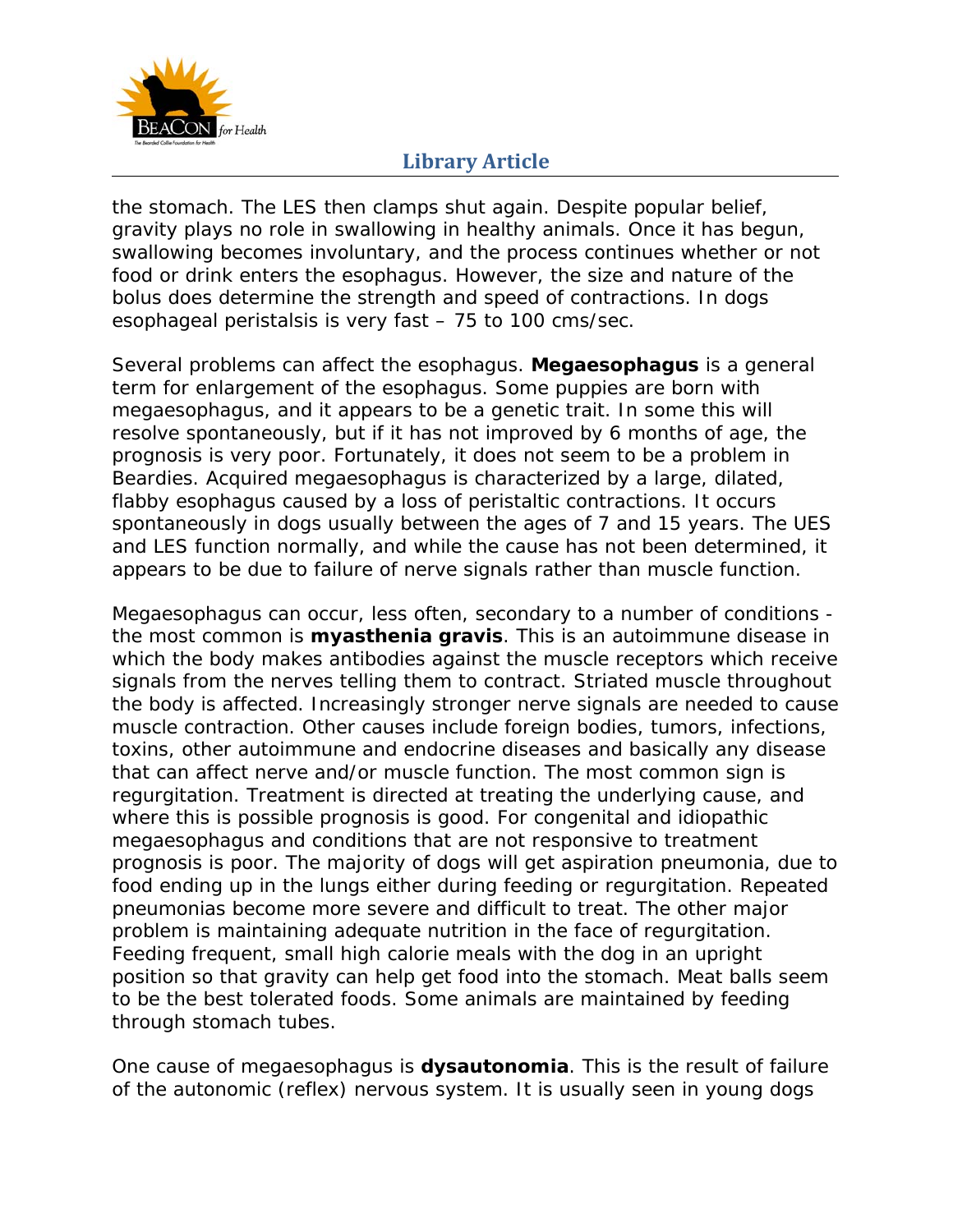

and has a rapid onset. The heart may also be slow, and mucous membranes and eyes dry. The prognosis is poor.

**Esophagitis** – inflammation of the esophageal walls - can range from mild to severe ulceration and erosion of wall. It is usually the result of eating or drinking corrosive substances. Foreign bodies or food retention, as seen in megaesophagus or something getting stuck in the throat – as often happens with humans taking pills – can cause secondary inflammation. Reflux of fluids from the stomach is another cause. If your dog swallows something caustic, do not induce vomiting. If you know the nature of what he swallowed you can try to neutralize it – dilute vinegar for alkaline substances, milk of magnesia for acids, and egg whites or activated charcoal for other toxins. Call Animal Poison Hotline 888-232-8870 or a similar service for specific information. Resting the esophagus by not feeding and giving minimal fluids is usually corrective in mild cases, in more severe cases, placing a feeding tube may be necessary. Anesthesia, drugs, obesity, hiatal hernias and persistent vomiting can all cause gastric reflux. Again treating the underlying cause is important. The esophagus passes through a hole or "hiatus" in the diaphragm to enter the abdominal cavity. A **hiatal hernia** is the result of the abdominal part of the esophagus and/or part of the stomach poking back through the hiatus. The stomach may also fold back into the esophagus. Treatment may be medical or surgical depending on the severity and cause.

**Esophageal foreign bodies** are common in dogs. However, in many cases swallowed objects do pass through the esophagus due to its capacity for expansion. Pointy and sharp objects are most likely to get stuck and cause partial or complete obstruction. Some dogs seem particularly prone, usually they are young. In general, prompt removal is advisable, as the longer the object remains the more damage it can do. If possible endoscopic removal is preferred, as esophageal surgery is not well tolerated. After removal the animal is fasted for 24 to 48 hours to let the esophagus recover. Deep damage within the esophageal wall can result in **strictures**, which can cause partial esophageal blockage. Mechanical dilation with special balloons is the treatment of choice, and surgery carries a poor prognosis. Congenital malformations of the blood vessels to and from the heart can entrap the esophagus and cause obstruction – **vascular ring anomaly** – these must be corrected surgically.

**Esophageal cancer** is rare, and most often originates elsewhere.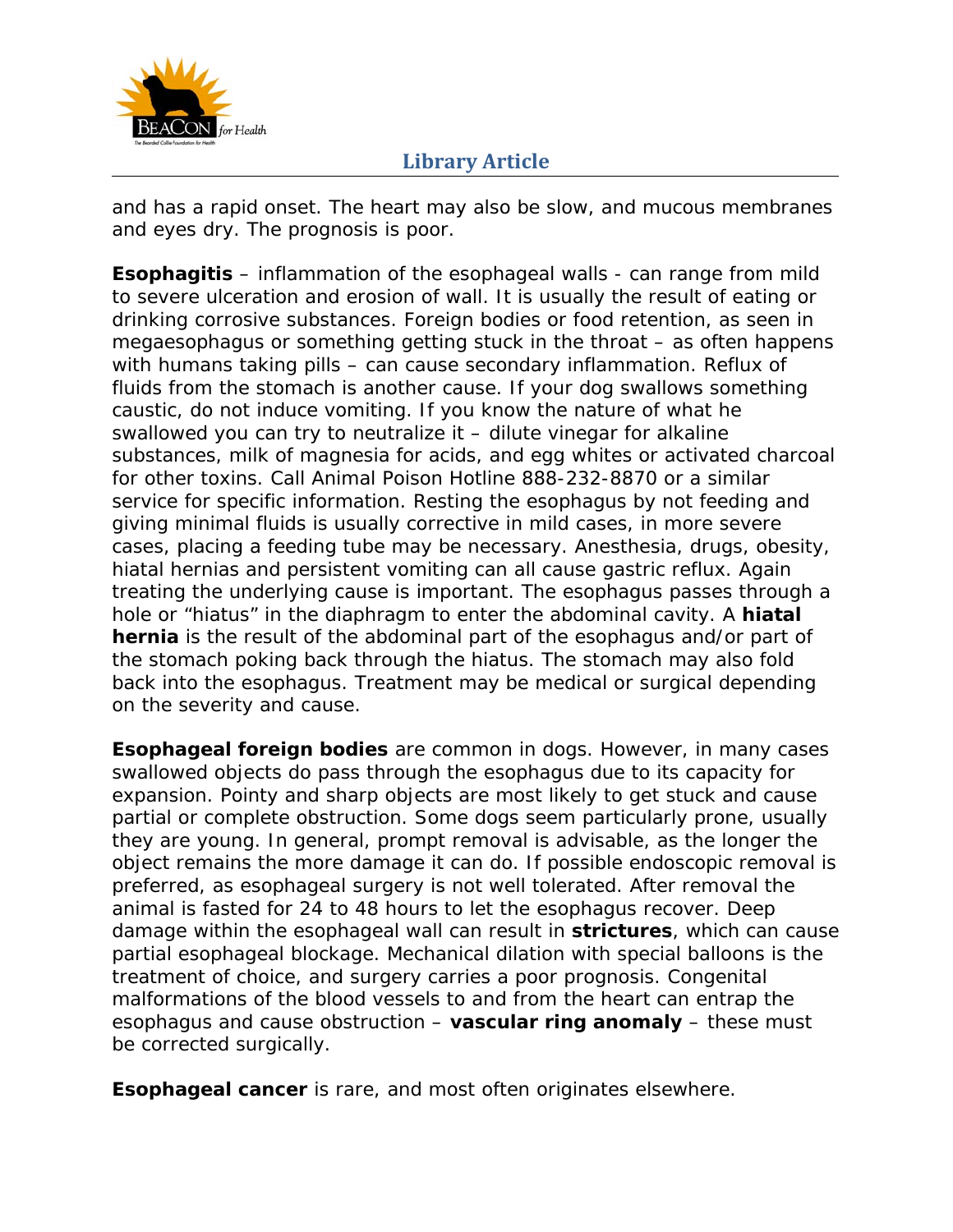

The **stomach** lies just behind the diaphragm on the left of the dog and just behind the liver. As we mentioned before, the sensory anticipation of food, as well as finally tasting it, causes the secretion of the stomach's digestive juices. These include hydrochloric acid and pepsinogen, which the acid converts to the active form pepsin. This starts the digestion of meat proteins – but has little effect on proteins of vegetable origin. The cells lining the stomach are protected from digesting themselves by the secretion of bicarbonate, which is kept near the surface by a gel like mucus that is also protective. The stomach also releases an intrinsic factor which binds Vitamin B12 for later absorption. The stomach walls propel food by peristalsis. The rate at which the stomach empties depends on the difference in pressure between the stomach and the first part of the small intestine – the duodenum. The more fluid there is in a meal, the faster it will pass through the stomach.

Problems with the stomach are usually related to vomiting (which may include blood), melena (black, tarry feces – actually digested blood), loss of appetite, distension of the abdomen and/or abdominal pain. Vomiting may also be caused by intestinal – usually duodenal – disease or metabolic disorders (kidney, liver or adrenal failure, elevated blood calcium, diabetes or pancreatitis). Vomiting is a coordinated reflex, the control center being in the medulla in the brain stem. Blood in the vomit usually looks more like coffee grounds than red blood, and indicates ulceration of the stomach wall. Melena indicates upper gastrointestinal bleeding, although activated charcoal or bismuth can give stools the same appearance. Anorexia may have many causes, but quite often animals can feel too nauseous to eat even though they aren't actually vomiting. The abdomen can be distended by fluid, gas or tissue, but the first major differential diagnosis is gastric dilatation/volvulus (GDV) – bloat – especially is the dog is retching without throwing up. Abdominal pain is rarely caused by gastric diseases other than ulceration. Dogs "splint" or tense their abdomens when they are painful – especially if you go to examine them. They also tend to bow or "pray," while this can be due to pain anywhere in the abdomen, I usually associate this most often with pancreatic pain.

The stomach can be examined using X-rays – plain or contrast (with barium), endoscopy, ultrasound, nuclear scintigraphy and/or surgery. Complete blood counts, biochemistry profiles and urinalysis (mostly looking at pH – acidity) as well as examination of gastric fluid may also be useful.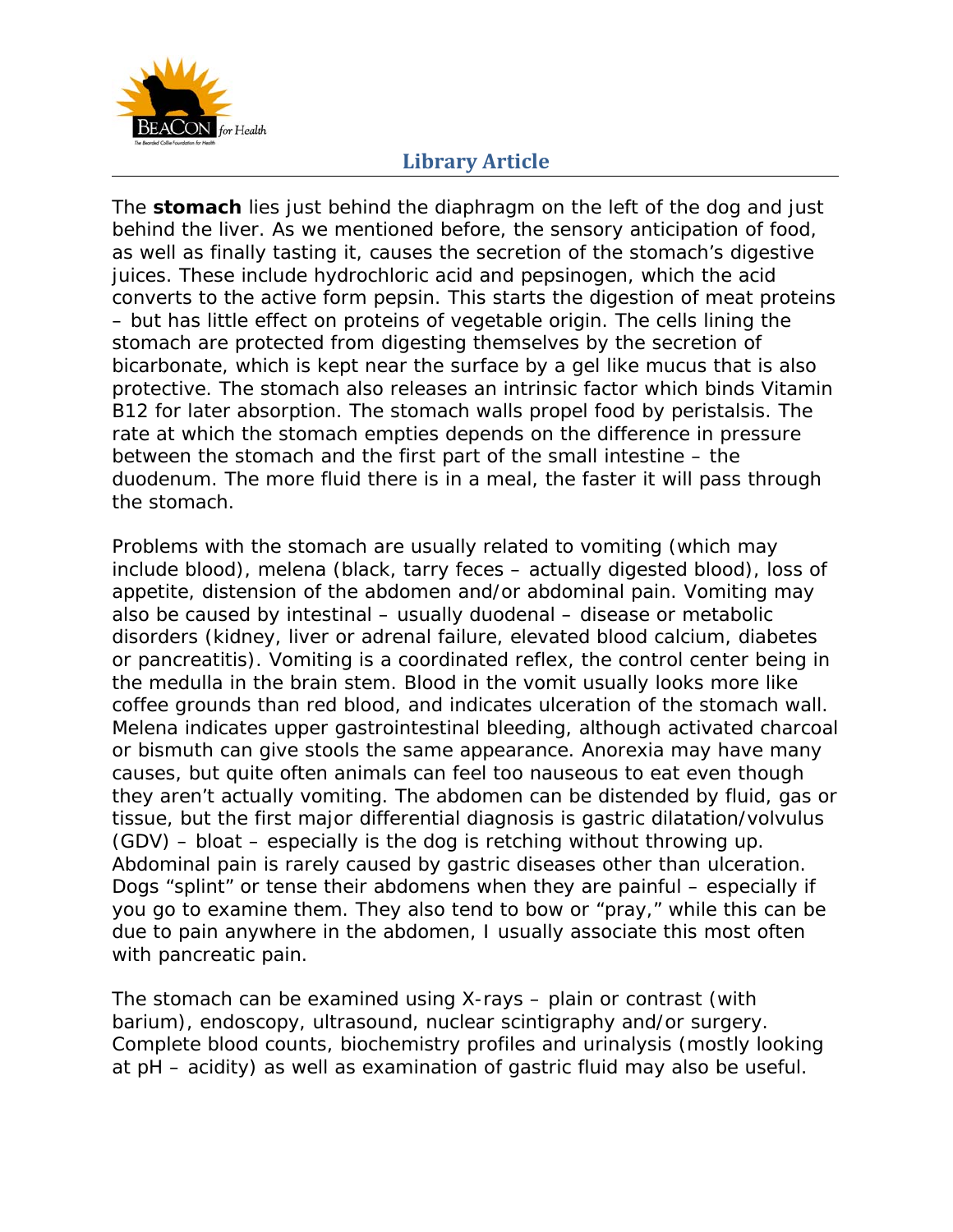

**Acute gastritis** is the most common cause of acute vomiting other than motion sickness. Most animals aren't seriously ill. Causes include eating non food items or poisons (chemicals, plants, mushrooms, drugs); spoiled food; dietary intolerance/allergy; viral, bacterial or parasitic illnesses; or organ failure. Most patients recover in one to five days. In some cases (very young, small, seriously ill or dehydrated) fluid therapy, electrolytes and medicine to stop the vomiting may be in order. In general, withholding food for 24 to 36 hours after the animal stops vomiting is wise. Treating the underlying cause of the vomiting, if it can be found, is obviously in order. Chronic gastritis is usually related to inflammatory bowel disease, and we will consider this when we reach the intestines.

**Gastric ulcers/erosion (GUE)** is a defect of the lining of the stomach which usually penetrates into the muscle layer. In dogs the most common cause of GUE is administering ulcerogenic drugs, most notably the nonsteroidal antinflammatories (NSAIDs) especially those that don't exhibit COX-2 specificity – like aspirin - and steroids – like prednisone and dexamethasone. Stress – psychological and physiological is another cause of GUE. Mast cell tumors contain histamine and this causes increased gastric acid secretion. Another type of tumor is the gastrinoma – usually found in the pancreas. These produce gastrin which causes gastric acid release too. Severe liver and kidney disease as well as foreign bodies can also produce GUE. Contrast X-rays are usually diagnostic. Obviously the cause of the ulcers should be addressed, but unless the dog risks bleeding to death, most GUE can be treated medically with antacids/anti-histamine products. Omeprazole appears to be the most effective drug.

**Bilious vomiting syndrome** or reflux gastritis is the \$10 terms for when a healthy dog throws up a bit of bile in the morning. The exact cause is unknown, but it seems to be a response to an empty stomach causing fluid to back up into the stomach from the duodenum. Giving the dog a large biscuit bone at night is usually curative.

The outlet of the stomach into the duodenum is called the pylorus. If it is obstructed food backs up and the dog usually vomits. Obstruction can be by foreign objects, masses growing in or close to the pyloric sphincter, compression by other abdominal organs, or malposition/twisting. Whether or not **foreign objects** should be removed either with an endoscope or surgically depends on the nature of the object as well as whether or not it is able to physically pass through the digestive system without causing a